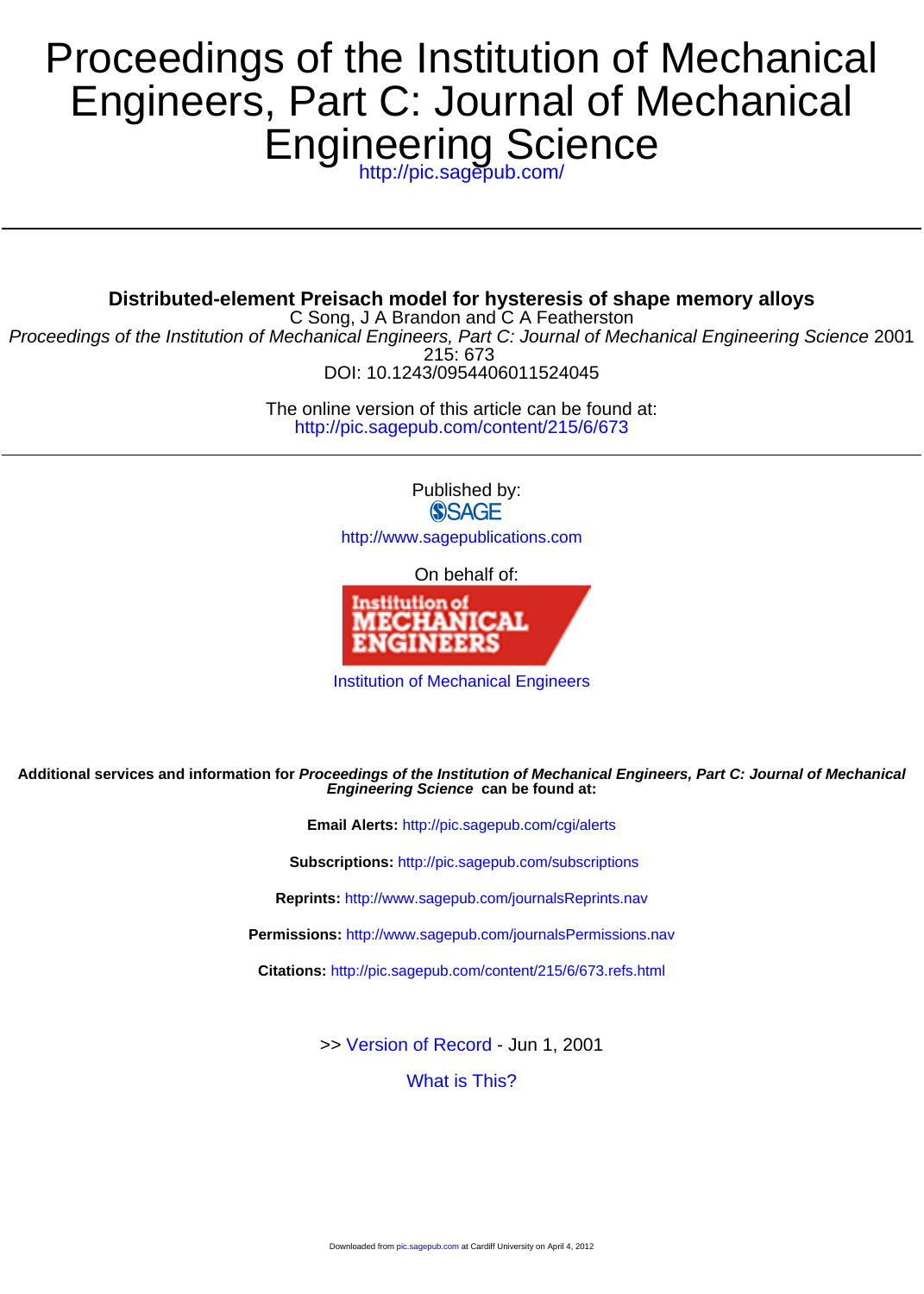# **Distributed-element Preisach model for hysteresis of shane memory alloys Distributed-element Pre**<br>shape memory alloys

#### **C Song, J A Brandon**\* and **C A Featherston**

Mechanical Engineering and Energy Studies Division, Cardiff School of Engineering, Cardiff University, Wales, UK

**Abstract:** The paper describes the development of distributed-element models for non-linear hys-<br>teresis in materials and structures. The physical model is based on an approach that views the system Abstract: The paper describes the development of distributed-element models for non-linear hys-<br>teresis in materials and structures. The physical model is based on an approach that views the system<br>as comprising a series o teresis in materials and structures. The physical model is based on an approach that views the system<br>as comprising a series of ideal elastoplastic elements. Parameter identification, numerical simulation and inversion of the model through the application of the Preisach model for hysteresis are discussed. as comprising a series of ideal elastoplastic elements. Parameter identification, numerical simulation<br>and inversion of the model through the application of the Preisach model for hysteresis are discussed.<br>Experimentally o and inversion of the model through the application of the Preisach model for hysteresis are discussed.<br>Experimentally obtained data using Nitinol are compared with the model prediction, thus establishing<br>the effectiveness the effectiveness of distributed-element Preisach elements for predicting complex hysteresis effects including high-order hysteresis transition curves.

**Keywords:** shape memory alloys, hysteresis, non-linear modelling

#### **NOTATION**

- *f* system output<br>F function define
- f system output<br>F function defined in equation (18)<br>P play operator  $\begin{array}{ccc} f & \text{system output} \\ F & \text{function defined} \\ P & \text{play operator} \\ P & \text{relav operator} \end{array}$ F function defined<br>P play operator<br>R relay operator<br>S stop operator
- 
- P play operator<br>R relay operator<br>S stop operator<br>wstem input **R** relay operator<br>**S** stop operator<br>*u* system input
- 
- 
- S stop operator<br>  $u$  system input<br>  $\alpha$  operator switch value<br>  $\beta$  operator switch value
- $\alpha$  operator switch value<br> $\beta$  operator switch value  $\beta$  operator switch val<br>  $\varepsilon$  stress<br>  $\mu$  weight function<br>  $\sigma$  strain
- $\varepsilon$  stress
- 
- $\sigma$  strain

### **1 INTRODUCTION**

Hysteresis phenomena are present in many physical Hysteresis phenomena are present in many physical systems. These range from systems comprising a single element, such as shape memory allows  $(SMA s)$ , piezo-Hysteresis phenomena are present in many physical<br>systems. These range from systems comprising a single<br>element, such as shape memory alloys (SMAs), piezo-<br>ceramics electrorheology (ER) and magnetorheology element, such as shape memory alloys (SMAs), piezo-<br>ceramics, electrorheology (ER) and magnetorheology<br>(MR), where material damping may be significant, to ceramics, electrorheology (ER) and magnetorheology ceramics, electrorheology (ER) and magnetorheology<br>(MR), where material damping may be significant, to<br>structures consisting of a number of separate elements.<br>In the latter case, the hysteresis of the system can result (MR), where material damping may be significant, to structures consisting of a number of separate elements.<br>In the latter case, the hysteresis of the system can result from the behaviour of one or more elements (for In the latter case, the hysteresis of the system can result<br>from the behaviour of one or more elements (for

example, the plastic yielding of some portion of a<br>structure) or from such mechanisms as slip between example, the plastic yielding of some portion of a<br>structure) or from such mechanisms as slip between<br>different elements of the system structure) or from such mechanisms as slip between different elements of the system.

From the physical point of view, hysteresis can be a different elements of the system.<br>
From the physical point of view, hysteresis can be a<br>
byproduct of fundamental mechanisms (such as phase<br>
transitions in SMAs and domain wall motion in ferro-From the physical point of view, hysteresis can be a<br>byproduct of fundamental mechanisms (such as phase<br>transitions in SMAs and domain wall motion in ferro-<br>magnetic materials) or a consequence of a degradation transitions in SMAs and domain wall motion in ferromagnetic materials) or a consequence of a degradation transitions in SMAs and domain wall motion in ferro-<br>magnetic materials) or a consequence of a degradation<br>or imperfection, or built deliberately into a system in<br>order to monitor its behaviour, as in the case of heat magnetic materials) or a consequence of a degradation<br>or imperfection, or built deliberately into a system in<br>order to monitor its behaviour, as in the case of heat<br>control via thermostats order to monitor its behaviour, as in the case of heat control via thermostats. der to monitor its behaviour, as in the case of heat<br>ntrol via thermostats.<br>There is a need either to develop new models or to<br>ploit existing theory to represent the underlying phy-

control via thermostats.<br>There is a need either to develop new models or to<br>exploit existing theory to represent the underlying phy-<br>sical process while attaining compatibility with design There is a need either to develop new models or to<br>exploit existing theory to represent the underlying phy-<br>sical process while attaining compatibility with design<br>representations. In the current paper, the operator exploit existing theory to represent the underlying physical process while attaining compatibility with design<br>representations. In the current paper the operator<br>models devised by Prejaach [1] in the 1930s for magnetic sical process while attaining compatibility with design<br>representations. In the current paper the operator<br>models devised by Preisach [1] in the 1930s, for magnetic<br>materials are demonstrated to apply to the bulk proprepresentations. In the current paper the operator models devised by Preisach [1] in the 1930s, for magnetic materials, are demonstrated to apply to the bulk prop-<br>erties of the most common SMA. The resulting stressmaterials, are demonstrated to apply to the bulk properties of the most common SMA. The resulting stressmaterials, are demonstrated to apply to the bulk properties of the most common SMA. The resulting stress-<br>strain map is consistent with the use of local modifica-<br>tion theory in otherwise linear models [2, 3] erties of the most common SMA. The result<br>strain map is consistent with the use of local<br>tion theory in otherwise linear models [2, 3].<br>Hysteresis is a genuinely non-linear phenom iain map is consistent with the use of local modifica-<br>in theory in otherwise linear models [2, 3].<br>Hysteresis is a genuinely non-linear phenomenon that<br>not straightforward to treat mathematically. A variety

tion theory in otherwise linear models [2, 3].<br>
Hysteresis is a genuinely non-linear phenomenon that<br>
is not straightforward to treat mathematically. A variety<br>
of mathematical models for hysteresis have been devel-Hysteresis is a genuinely non-linear phenomenon that<br>is not straightforward to treat mathematically. A variety<br>of mathematical models for hysteresis have been devel-<br>oned. Among these, the Prejaach model plays a key role is not straightforward to treat mathematically. A variety<br>of mathematical models for hysteresis have been devel-<br>oped. Among these, the Preisach model plays a key role<br>owing to its clear definition and simple identificatio of mathematical models for hysteresis have been devel-<br>oped. Among these, the Preisach model plays a key role<br>owing to its clear definition and simple identification.<br>The Preisach model can be tracked back to the landoped. Among these, the Preisach model plays a key role<br>owing to its clear definition and simple identification.<br>The Preisach model can be tracked back to the land-<br>mark paper published by Preisach in 1935 [1]. It was first The Preisach model can be tracked back to the land-<br>mark paper published by Preisach in 1935 [1]. It was first The Preisach model can be tracked back to the land-<br>mark paper published by Preisach in 1935 [1]. It was first<br>regarded as a physical model of hysteresis, but it was<br>subsequently realized that it is more phenomenological mark paper published by Preisach in 1935 [1]. It was first<br>regarded as a physical model of hysteresis, but it was<br>subsequently realized that it is more phenomenological<br>in nature. In the 1970s and 1980s, the mathematical regarded as a physical model of hysteresis, but it was<br>subsequently realized that it is more phenomenological<br>in nature. In the 1970s and 1980s, the mathematical<br>properties of the Preisach model were developed by subsequently realized that it is more phenomenological<br>in nature. In the 1970s and 1980s, the mathematical<br>properties of the Preisach model were developed by<br>Russian mathematicians Krasnoselskii and Pokrowskii in nature. In the 1970s and 1980s, the mathematical<br>properties of the Preisach model were developed by<br>Russian mathematicians Krasnoselskii and Pokrovskii<br>[4] who abstracted the model and represented it in properties of the Preisach model were developed by<br>Russian mathematicians Krasnoselskii and Pokrovskii<br>[4], who abstracted the model and represented it in<br>a purely mathematical form similar to a spectral Russian mathematicians Krasnoselskii and Pokrovskii<br>[4], who abstracted the model and represented it in<br>a purely mathematical form similar to a spectral Buildings, The Parade, PO Box 685, Cardiff CF24 3TA, Wales, UK. a purely mathematical form Simmat to a spectral<br>C01300 © IMechE 2001 Downloaded from [pic.sagepub.com](http://pic.sagepub.com/) at Cardiff University on April 4, 2012 Proc Instn Mech En

*The MS was received on 6 March 2000 and was accepted after revision fhe MS was received on 6 March 2000*<br>*for publication on 25 September 2000.*<br>\* Corresponding author: Mechanical Fr *\* Corresponding author: Mechanical Engineering and Energy Studies*

*for publication on 25 September 2000.*<br>\* Corresponding author: Mechanical Engineering and Energy Studies<br>Division, Cardiff School of Engineering, Cardiff University, Queen's<br>Buildings The Parade PO Box 685 Cardiff CF24 3T *Buildings, The Parade, PO Box 685, Cardi<sup>V</sup> CF24 3TA, Wales, UK.*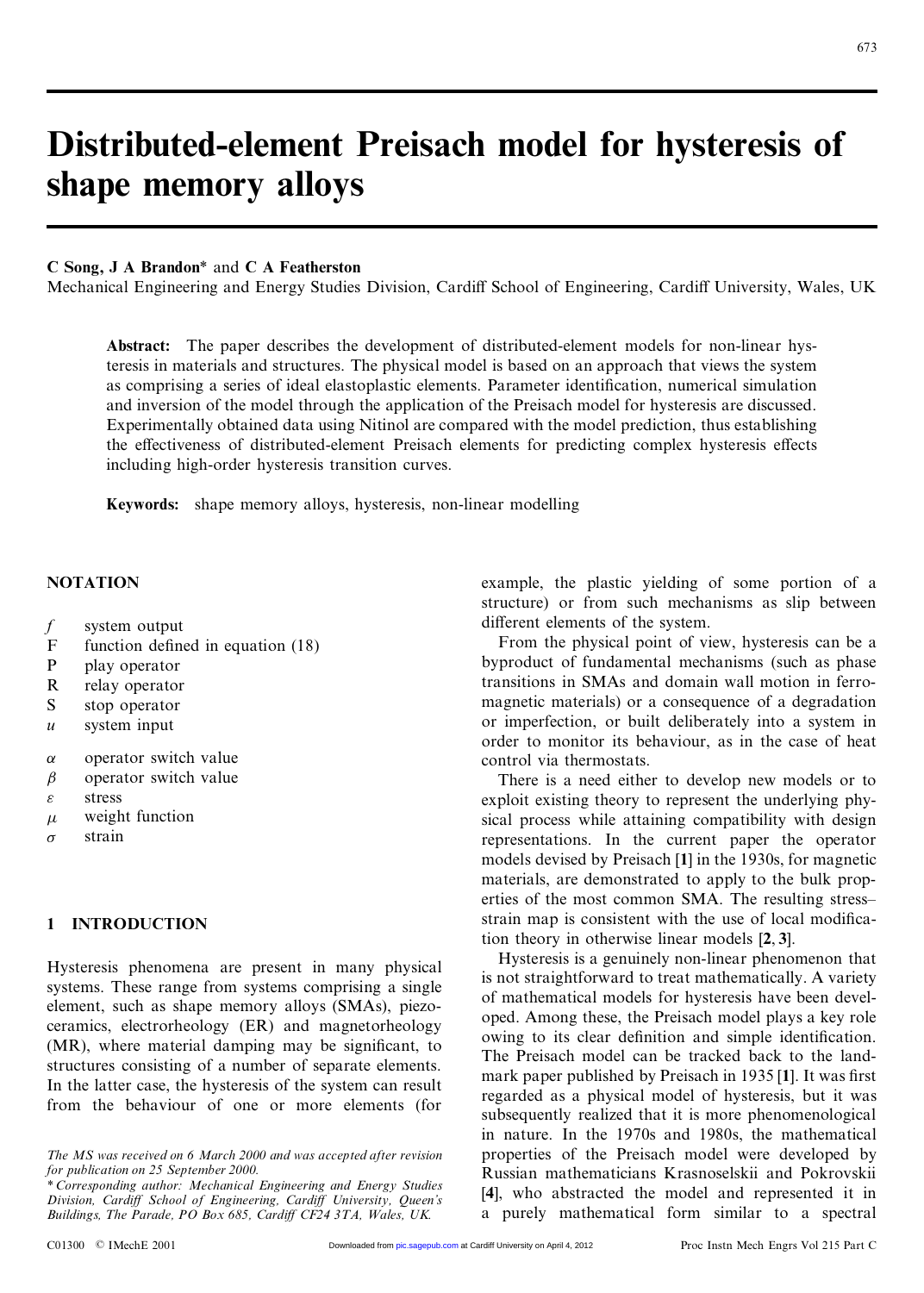674 C SONG, J A BRANDO<br>decomposition of operators. Significant recent contribudecomposition of operators. Significant recent contribu-<br>tions to the general theory of hysteresis operators can also<br>be found in references [5] to [7]. The Preisach model has decomposition of operators. Significant recent contribu-<br>tions to the general theory of hysteresis operators can also<br>be found in references [5] to [7]. The Preisach model has<br>several attractive features including its abil be found in references [5] to [7]. The Preisach model has several attractive features including its ability to model be found in references [5] to [7]. The Preisach model has<br>several attractive features including its ability to model<br>complex hysteresis types, a well-defined identification<br>algorithm and a convenient numerical simulation several attractive features including its ability to model<br>complex hysteresis types, a well-defined identification<br>algorithm and a convenient numerical simulation<br>method. It has been used successfully for modelling algorithm and a convenient numerical simulation method. It has been used successfully for modelling various types of hysteresis.

As will be demonstrated, the pseudoelastic hysteresis various types of hysteresis.<br>As will be demonstrated, the pseudoelastic hysteresis<br>with non-local memory exhibited by SMAs can be<br>modelled by the Preisach model A form of the Preisach As will be demonstrated, the pseudoelastic hysteresis<br>with non-local memory exhibited by SMAs can be<br>modelled by the Preisach model. A form of the Preisach<br>model with four parameters was applied to represent with non-local memory exhibited by SMAs can be<br>modelled by the Preisach model. A form of the Preisach<br>model with four parameters was applied to represent<br>individual SMA crystals by Huo ISU. The model premodelled by the Preisach model. A form of the Preisach<br>model with four parameters was applied to represent<br>individual SMA crystals by Huo [8]. The model pre-<br>dictions were consistent with experimental data [8]. The individual SMA crystals by Huo [8]. The model predictions were consistent with experimental data [8]. The control parameter was stress and the observed paradictions were consistent with experimental data [8]. The meter was strain; all the experiments were performed at control parameter was stress and the observed para-<br>meter was strain; all the experiments were performed at<br>constant temperatures. A standard Preisach model was<br>applied to a single large crystal of CuZnAl by Ortin [9] meter was strain; all the experiments were performed at<br>constant temperatures. A standard Preisach model was<br>applied to a single large crystal of CuZnAl by Ortin [9]<br>with a satisfactory correlation between the model and constant temperatures. A standard Preisach model was<br>applied to a single large crystal of CuZnAl by Ortin [9]<br>with a satisfactory correlation between the model and<br>experiment Hughes and Wen [10] applied the Preisach applied to a single large crystal of CuZnAl by Ortin [9]<br>with a satisfactory correlation between the model and<br>experiment. Hughes and Wen [10] applied the Preisach<br>model for the hysteresis of niezoceramic and shape experiment. Hughes and Wen [10] applied the Preisach model for the hysteresis of piezoceramic and shape experiment. Hughes and Wen  $[10]$  applied the Preisach<br>model for the hysteresis of piezoceramic and shape<br>memory materials, with complex hysteresis effects<br>such as minor loop congruency and wining-out  $(a, y)$ model for the hysteresis of piezoceramic and shape<br>memory materials, with complex hysteresis effects<br>such as minor loop congruency and wiping-out (q.v.)<br>modelled successfully such as minor loop congruency and wiping-out (q.v.) modelled successfully.

Originally, the Preisach model was based on hypothmodelled successfully.<br>
Originally, the Preisach model was based on hypotheses concerning the physical mechanism of magnetiza-<br>
tion For this reason it was first regarded as a restricted Originally, the Preisach model was based on hypotheses concerning the physical mechanism of magnetization. For this reason, it was first regarded as a restricted physical model of hysteresis. However, in the application. For this reason, it was first regarded as a restricted physical model of hysteresis. However, in the applica-<br>tions mentioned above, the Preisach modelling of SMA<br>hysteresis was a much more abstract model where the tions mentioned above, the Preisach modelling of SMA tions mentioned above, the Preisach modelling of SMA<br>hysteresis was a much more abstract model where the<br>identified parameters in the Preisach model lack physical<br>meaning. For this reason, the current paper applies the hysteresis was a much more abstract model where the<br>identified parameters in the Preisach model lack physical<br>meaning. For this reason, the current paper applies the<br>distributed-element model for hysteresis and redefines meaning. For this reason, the current paper applies the distributed-element model for hysteresis and redefines the elementary hysteresis operators, relating them to the distributed-element model for hysteresis and redefines observed properties of SMAs. A hysteresis model with the elementary hysteresis operators, relating them to the<br>observed properties of SMAs. A hysteresis model with<br>concise mathematical expression and clear physical<br>explanation is then formulated observed properties of SMAs. A<br>concise mathematical expression<br>explanation is then formulated.<br>The distributed element mod explanation is then formulated.<br>The distributed-element model for hysteresis in

explanation is then formulated.<br>The distributed-element model for hysteresis in<br>mechanical systems has been researched by Iwan [**11–13**]<br>and by Cifuentes and Iwan [**14**] It was based on the The distributed-element model for hysteresis in<br>mechanical systems has been researched by Iwan [11–13]<br>and by Cifuentes and Iwan [14]. It was based on the<br>assumption that a general hysteretic system may be and by Cifuentes and Iwan [14]. It was based on the assumption that a general hysteretic system may be and by Cifuentes and Iwan [14]. It was based on the assumption that a general hysteretic system may be thought of as comprising a large number of ideal elastoplastic elements with different vield levels. This assumption that a general hysteretic system may be<br>thought of as comprising a large number of ideal<br>elastoplastic elements with different yield levels. This<br>annroach was suggested by Timoshenko [15] as early as elastoplastic elements with different yield levels. This<br>approach was suggested by Timoshenko [15] as early as<br>1930 but had subsequently received little attention. The approach was suggested by Timoshenko [15] as early as approach was suggested by Timoshenko [15] as early as<br>1930 but had subsequently received little attention. The<br>most likely reason for this is that the idea of a dis-<br>tributed element system is somewhat oversimplified [16] 1930 but had subsequently received little attention. The<br>most likely reason for this is that the idea of a dis-<br>tributed-element system is somewhat oversimplified [16]<br>and the feeling that a distributed-element approach tributed-element system is somewhat oversimplified [16] and the feeling that a distributed-element approach tributed-element system is somewhat oversimplified [16]<br>and the feeling that a distributed-element approach<br>might lead to complex formulation of the force-deflec-<br>tion relations. This however, is not the case. The and the feeling that a distributed-element approach<br>might lead to complex formulation of the force-deflec-<br>tion relations. This, however, is not the case. The<br>intention of the present paper is to show that the distion relations. This, however, is not the case. The intention of the present paper is to show that the distion relations. This, however, is not the case. The<br>intention of the present paper is to show that the dis-<br>tributed-element formulation can be used to generate a<br>relatively simple hysteratic model that exhibits the intention of the present paper is to show that the dis-<br>tributed-element formulation can be used to generate a<br>relatively simple hysteretic model that exhibits the<br>essential features of complex hysteresis phenomena and tributed-element formulation can be used to generate a<br>relatively simple hysteretic model that exhibits the<br>essential features of complex hysteresis phenomena and<br>can be readily applied to investigate a hysteretic system relatively simple hysteretic model that exhibits the<br>essential features of complex hysteresis phenomena and<br>can be readily applied to investigate a hysteretic system<br>by using the mathematical advantages of the Prejach by using the mathematical advantages of the Preisach model.

#### **2 HYSTERESIS OPERATORS**

2 HYSTERESIS OPERATORS<br>Hysteresis operators play a key role in the mathematical<br>study of hysteretic phenomena. A hysteresis operator Hysteresis operators play a key role in the mathematical<br>study of hysteretic phenomena. A hysteresis operator<br>mans an input function  $u = u(t)$  into a corresponding Hysteresis operators play a key role in the mathematical<br>study of hysteretic phenomena. A hysteresis operator<br>maps an input function  $u = u(t)$  into a corresponding<br>output function  $f = f(t)$ , where t represents the time<br>variab study of hysteretic phenomena. A hysteresis operator maps an input function  $u = u(t)$  into a corresponding output function  $f = f(t)$ , where *t* represents the time variable. Using this formulation, the paper illustrates the s variable. Using this formulation, the paper illustrates the structures and the memory effects of various basic variable. Using this formulation, the paper illustrates<br>the structures and the memory effects of various basic<br>hysteresis models. The relevant connections between the<br>different types of hysteresis operator are established the structures and the memory effects of various basic<br>hysteresis models. The relevant connections between the<br>different types of hysteresis operator are established.<br>The annroach via hysteresis operators originates from different types of hysteresis operator are established.<br>The approach via hysteresis operators originates from different types of hysteresis operator are established.<br>The approach via hysteresis operators originates from<br>the Krasnoselskii and Pokrovskii school [4] (see also<br>references [5] and [6]) The approach via hyste<br>the Krasnoselskii and l<br>references [**5**] and [**6**]).

#### **2.1 Relay operator**

2.1 **Relay operator**<br>The simplest example of a hysteresis non-linearity is<br>given by a relay operator, as shown in Fig. 1. The relay The simplest example of a hysteresis non-linearity is<br>given by a relay operator, as shown in Fig. 1. The relay<br>is characterized by two switch values  $\alpha$  and  $\beta$  and two given by a relay operator, as shown in Fig. 1. The relay is characterized by two switch values,  $\alpha$  and  $\beta$ , and two output values, which, without loss of generality, are is characterized by two switch values,  $\alpha$  and  $\beta$ , and two is characterized by two switch values,  $\alpha$  and  $\beta$ , and two<br>output values, which, without loss of generality, are<br>assumed to be equal to  $+1$  and  $-1$  respectively; alter-<br>natively the mean value  $s - (\alpha + \beta)/2$  and the hal output values, which, without loss of generality, are<br>assumed to be equal to +1 and -1 respectively; alter-<br>natively, the mean value  $s = (\alpha + \beta)/2$  and the half-<br>width  $r = (\alpha - \beta)/2$  may be used. The input-output<br>relation behav natively, the mean value  $s = (\alpha + \beta)/2$  and the half-<br>width  $r = (\alpha - \beta)/2$  may be used. The input-output<br>relation behaviour described by Fig. 1 can be expressed<br>by an operator of the form width  $r = (\alpha - \beta)/2$  may be used. The input-output relation behaviour described by Fig. 1 can be expressed

$$
f = \mathbf{R}_{\alpha,\beta}[u]
$$
 (1)

 $J = \mathbf{R}_{\alpha,\beta}[u]$  (1)<br>where  $\mathbf{R}_{\alpha,\beta}$  is the relay operator with switch values where **F**<br> $\beta < \alpha$ .  $\beta < \alpha$ .<br> **2.2 Play operator** 

A slightly more complex example of non-linearity is A slightly more complex example of non-linearity is<br>given by the mechanical play operator which has two<br>elements. The play is modelled as a combination of a A slightly more complex example of non-linearity is<br>given by the mechanical play operator which has two<br>elements. The play is modelled as a combination of a



**Fig. 1** Relay with hysteresis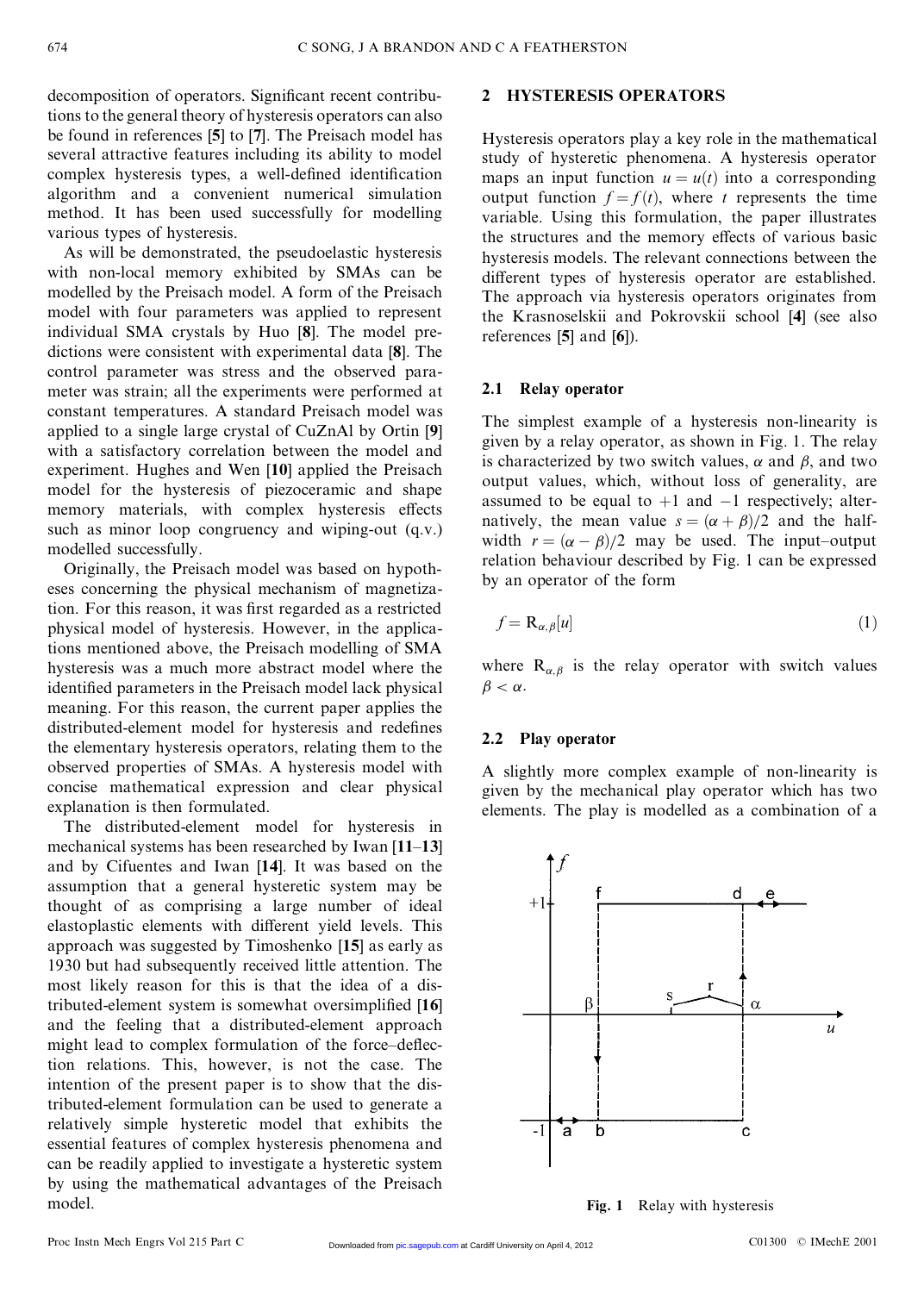$\frac{1}{2}$ <br>linear spring with stiffness *k* and a Coulomb or slip<br>damner which has a maximum allowable yield force *r*. If linear spring with stiffness  $k$  and a Coulomb or slip damper which has a maximum allowable yield force  $r$ . If force  $f$  is regarded as the input and displacement  $u$  as damper which has a maximum allowable yield force *r*. If force  $f$  is regarded as the input, and displacement  $u$  as the output, the corresponding input-output relation is given by the hysteresis diagram in Fig. 2b. In operator form, for  $r \ge 0$ , given by the hysteresis diagram in Fig. 2b. In operator

$$
f = \mathbf{P}_r[u] \tag{2}
$$

where  $P_r$  is the operator of *scalar mechanical play* or<br>
simply the *play operator*. The play operator can be where  $P_r$  is the operator of *scalar mechanical play* or simply the *play operator*. The play operator can be expressed as a linear superposition of relay elements: where  $P_r$  is the operator of *scalar mechanical play* or<br>simply the *play operator*. The play operator can be<br>expressed as a linear superposition of relay elements:

$$
P_r[u](t) = \frac{1}{2} \int_{-\infty}^{+\infty} R_{s-r,s+r}[u](t) \, ds \tag{3}
$$

 $\overline{u}$ 

#### **2.3 Stop operator**

Another basic hysteresis non-linearity is given by the Another basic hysteresis non-linearity is given by the force-displacement (stress-strain) relation in a one-<br>dimensional elastoplastic element (Fig. 3a). Once the Another basic hysteresis non-linearity is given by the<br>force–displacement (stress–strain) relation in a one-<br>dimensional elastoplastic element (Fig. 3a). Once the<br>output force has reached the vield value it remains force-displacement (stress-strain) relation in a one-<br>dimensional elastoplastic element (Fig. 3a). Once the<br>output force has reached the yield value, it remains<br>constant with further increases in the displacement dimensional elastoplastic element (Fig. 3a). Once the<br>output force has reached the yield value, it remains<br>constant with further increases in the displacement.<br>Elastic behaviour however is recovered when the disconstant with further increases in the displacement.<br>Elastic behaviour, however, is recovered when the dis-<br>placement is lowered again. Here Elastic behaviour, however, is recovered when the dis-

$$
f = \mathbf{S}_r[u] \tag{4}
$$

where  $S_r$  is the *stop operator* or *elastoplastic operator*.<br>The operators  $P_r$  and  $S_r$  are closely related through the following equation: The operators  $P_r$  and  $S_r$  are closely related through the following equation:

$$
P_r + S_r = Id \tag{5}
$$

 $\overline{\mathcal{U}}$ 



**Fig. 2** Hysteresis behaviour of mechanical play



**Fig. 3** Hysteresis behaviour of the stop operator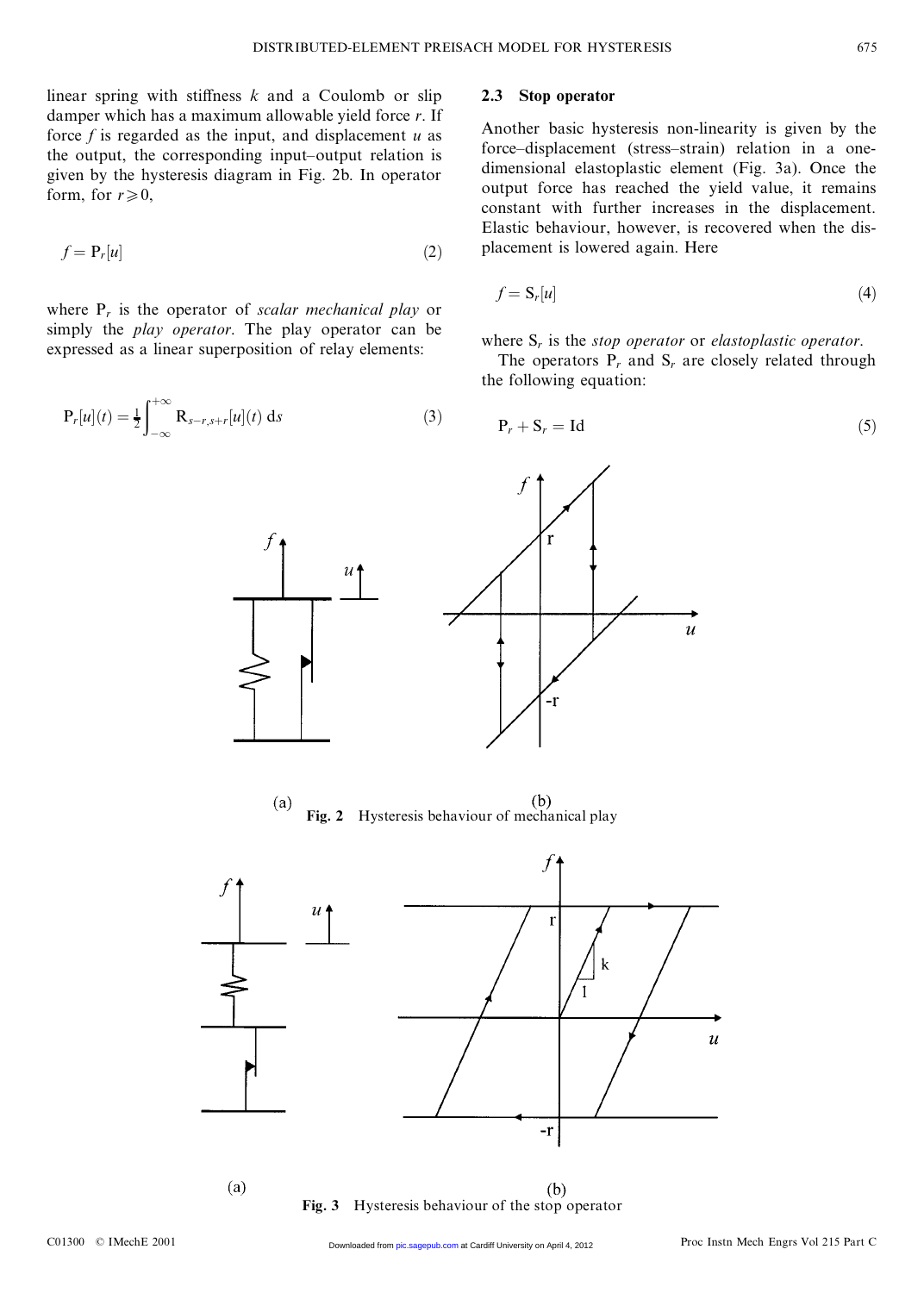EXEC SONG, J A BRANDO<br>Id is the identity operator. This means that, for the Id is the identity operator. This means that, for<br>monotone input during  $t \in [t_i, t_{i+1}]$ , the output is<br> $f - f[u] - P[u] + S[u] - Id[u] - u$ 

onotone input during 
$$
t \in [t_i, t_{i+1}]
$$
, the output is  
\n
$$
f = f[u] = P_r[u] + S_r[u] = Id[u] = u
$$
\n(6)

 $T = J[u] = P_r[u] + S_r[u] = Id[u] = u$  (6)<br>Through equations (5) and (6), it can be seen that the<br>stop operator can also be expressed as a linear super-Through equations  $(5)$  and  $(6)$ , it can be seen that the stop operator can also be expressed as a linear super-<br>position of the basic relay operators Through equations  $(5)$  and  $(6)$ , it can<br>stop operator can also be expressed a<br>position of the basic relay operators.

#### **3 SMA HYSTERESIS**

Strong hysteretic effects have been found in all SMAs, including NiTi and Cu-based alloys. From a macro-Strong hysteretic effects have been found in all SMAs,<br>including NiTi and Cu-based alloys. From a macro-<br>scopic point of view, there are two primary hysteretic<br>properties of SMAs: the shape memory effect (SME) including NiTi and Cu-based alloys. From a macroscopic point of view, there are two primary hysteretic properties of SMAs: the shape memory effect (SME) and pseudoelasticity (PE) which is the concern of this properties of SMAs: the shape memory effect (SME) and pseudoelasticity (PE), which is the concern of this paper.

Hysteresis in SMAs is strongly influenced by tempaper.<br>
Hysteresis in SMAs is strongly influenced by tem-<br>
perature. When an SMA is at high temperature (speci-<br>
fically exceeding the austenite finish temperature  $A_0$ ) a Hysteresis in SMAs is strongly influenced by tem-<br>perature. When an SMA is at high temperature,  $A_f$ ) a<br>fically exceeding the austenite finish temperature,  $A_f$ ) a<br>large inelastic strain due to stress-induced austenite to perature. When an SMA is at high temperature (specifically exceeding the austenite finish temperature,  $A_f$ ) a large inelastic strain due to stress-induced austenite to martensite transformation will occur after linear el fically exceeding the austenite finish temperature,  $A_f$ ) a<br>large inelastic strain due to stress-induced austenite to<br>martensite transformation will occur after linear elastic<br>deformation, but this strain recovers complet large inelastic strain due to stress-induced austenite to<br>martensite transformation will occur after linear elastic<br>deformation, but this strain recovers completely through<br>hysteresis on unloading by the reverse transforma martensite transformation will occur after linear elastic<br>deformation, but this strain recovers completely through<br>hysteresis on unloading by the reverse transformation<br>shown in Fig. 4. When the vield load is exceeded (Fig hysteresis on unloading by the reverse transformation shown in Fig. 4. When the yield load is exceeded (Fig. 4b), the austenite variant transforms into martensitic twins, accompanied with a large strain (Fig. 4c). On 4b), the austenite variant transforms into martensitic 4b), the austenite variant transforms into martensitic<br>twins, accompanied with a large strain (Fig. 4c). On<br>unloading, the austenite phase is re-established, and the<br>original shape is recovered (Fig. 4d). The reason for t twins, accompanied with a large strain (Fig. 4c). On unloading, the austenite phase is re-established, and the original shape is recovered (Fig. 4d). The reason for this full recovery of the inelastic strain is that the st original shape is recovered (Fig. 4d). The reason for this full recovery of the inelastic strain is that the stressoriginal shape is recovered (Fig. 4d). The reason for this<br>full recovery of the inelastic strain is that the stress-<br>induced martensites are unstable in the absence of stress<br>at temperatures above  $A_6$  so that the revers full recovery of the inelastic strain is that the stress-<br>induced martensites are unstable in the absence of stress<br>at temperatures above  $A_f$ , so that the reverse transfor-<br>mation to stable austenite occurs upon unloadin at temperatures above  $A_f$ , so that the reverse transformation to stable austenite occurs upon unloading [17].

The hysteresis of SMA shows two remarkable features:

1. The hysteresis is static, i.e. within some limits it is The hysteresis is static, i.e. within some limits it is<br>independent of the variation rate of the parameter<br>controlling, the transformation (temperature or The hysteresis is static, i.e. within some limits it is<br>independent of the variation rate of the parameter<br>controlling the transformation (temperature or<br>stress) stress).

2. The hysteresis exhibits global memory (as opposed The hysteresis exhibits global memory (as opposed<br>to local memory), i.e. the transformed volume for a<br>given value of temperature or stress can only be The hysteresis exhibits global memory (as opposed<br>to local memory), i.e. the transformed volume for a<br>given value of temperature or stress can only be<br>determined from the path that has been followed in given value of temperature or stress can only be determined from the path that has been followed in the  $T-\sigma-\varepsilon$  space.

The hysteretic shapes of SMA can be affected significantly by several factors, such as temperature and The hysteretic shapes of SMA can be affected significantly by several factors, such as temperature and strain rate, loading history and some comparatively complicated fatious effects. A number of hysteretic nificantly by several factors, such as temperature and<br>strain rate, loading history and some comparatively<br>complicated fatigue effects. A number of hysteretic<br>models have been developed on the basis of thermostrain rate, loading history and some comparatively<br>complicated fatigue effects. A number of hysteretic<br>models have been developed on the basis of thermo-<br>dynamic considerations, micromechanics or phenomcomplicated fatigue effects. A number of hysteretic<br>models have been developed on the basis of thermo-<br>dynamic considerations, micromechanics or phenom-<br>enology [18.20] dynamic considerations, micromechanics or phenom-enology [18-20]. namic considerations, micromechanics or phenom-<br>ology [18–20].<br>The effects of elastic strain energy and frictional force<br>e the controlling factors for the generation of trans-

enology [18–20].<br>The effects of elastic strain energy and frictional force<br>are the controlling factors for the generation of trans-<br>formation hysteresis. The release of frictional energy The effects of elastic strain energy and frictional force<br>are the controlling factors for the generation of trans-<br>formation hysteresis. The release of frictional energy<br>creates an energy loss. The greater the frictional e are the controlling factors for the generation of transformation hysteresis. The release of frictional energy, creates an energy loss. The greater the frictional energy, the broader the hysteresis. The elastic energy that creates an energy loss. The greater the frictional energy, the broader the hysteresis. The elastic energy that is stored or released during transformation will hinder the forward transformation but will assist the reverse stored or released during transformation will hinder the transformation [**21**].

Based on the analysis above, and the hysteresis transformation [21].<br>Based on the analysis above, and the hysteresis<br>behaviour shown in Fig. 4, the SMA crystal can be<br>modelled as a stack of lavers parallel to the babit plane Based on the analysis above, and the hysteresis<br>behaviour shown in Fig. 4, the SMA crystal can be<br>modelled as a stack of layers parallel to the habit plane,<br>the plane whose direction will not change during phase modelled as a stack of layers parallel to the habit plane, the plane whose direction will not change during phase modelled as a stack of layers parallel to the habit plane,<br>the plane whose direction will not change during phase<br>transformation where only shear strain is allowed in that<br>plane. Because, no, volume, change, occurs, during the plane whose direction will not change during phase<br>transformation where only shear strain is allowed in that<br>plane. Because no volume change occurs during the<br>transformation it can be assumed that the displacement plane. Because no volume change occurs during the transformation, it can be assumed that the displacement, plane. Because no volume change occurs during the transformation, it can be assumed that the displacement, *d*, in that direction depends only on the *x* coordinate which is perpendicular to the habit plane (i.e. *x* runs transformation, it can be assumed that the displacement,  $d$ , in that direction depends only on the *x* coordinate which is perpendicular to the habit plane (i.e. *x* runs in the stacking direction) as well as on the time which is perpendicular to the habit plane (i.e.  $x$  runs in the stacking direction), as well as on the time,  $t$ . The model is shown in Fig. 5. the stacking direction), as well as on the time,  $t$ . The e stacking direction), as well as on the time, *t*. The odel is shown in Fig. 5.<br>With the displacement  $d(x, t)$ , the local shear strain  $(x, t)$  is defined by

model is shown in Fig.<br>With the displacement<br> $\varepsilon(x, t)$  is defined by

$$
\varepsilon(x,t) = \frac{\partial d}{\partial x}(x,t) = d_x(x,t) \tag{7}
$$

while the velocity in the shear direction is given by

$$
\nu(x,t) = \frac{\partial d}{\partial t}(x,t) = d_t(x,t)
$$
\n(8)

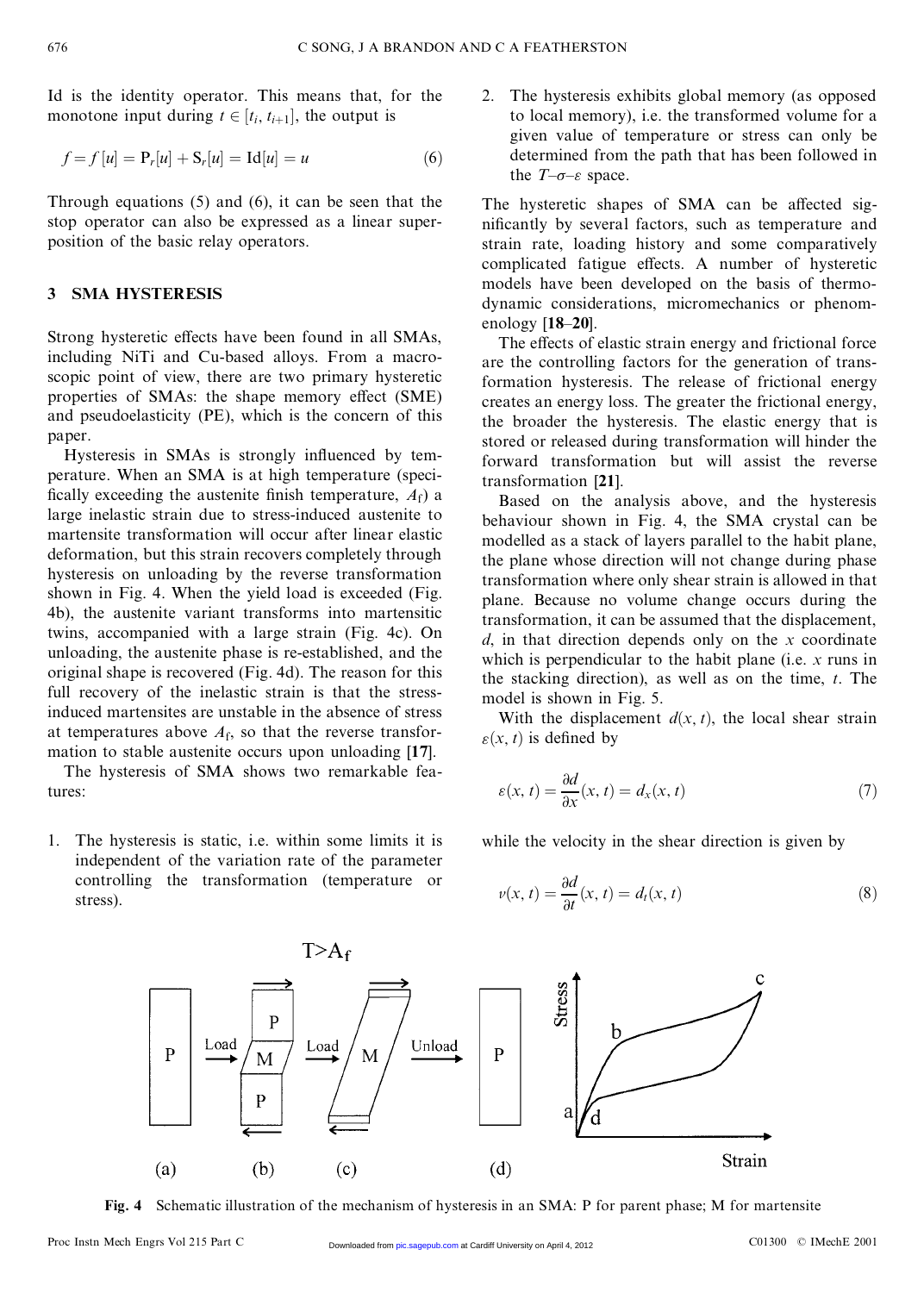

**Fig. 5** One-dimensional model for SMAs

#### **4 DISTRIBUTED-ELEMENT MODEL**

Based on the defined hysteresis operators and the ana-Based on the defined hysteresis operators and the ana-<br>lysis for SMA, a distributed-element model for the<br>hysteresis of SMA regarded as a system comprising a Based on the defined hysteresis operators and the ana-<br>lysis for SMA, a distributed-element model for the<br>hysteresis of SMA, regarded as a system comprising a<br>series of basic hysteresis elements, can now be develhysteresis of SMA, regarded as a system comprising a series of basic hysteresis elements, can now be develhysteresis of SMA, regarded as a system comprising a<br>series of basic hysteresis elements, can now be devel-<br>oped. Taking stress as the input  $u(t)$  and strain as the<br>output  $f(t)$  the model for an SMA shown in Fig. 5 can series of basic hysteresis elements, can now be devel-<br>oped. Taking stress as the input  $u(t)$  and strain as the<br>output  $f(t)$ , the model for an SMA shown in Fig. 5 can<br>be regarded as a series of plays as indicated in Fig. oped. Taking stress as the input  $u(t)$  and strain as the output  $f(t)$ , the model for an SMA shown in Fig. 5 can be regarded as a series of plays as indicated in Fig. 6a. If the stress-strain relation for the entire system If the stress strain relation for the entire system in relation for the entire system in  $\alpha$  for is now considered it can be seen that the total

If the stress-strain relation for the entire system in Fig. 6a is now considered, it can be seen that the total If the stress-strain relation for the entire system in<br>Fig. 6a is now considered, it can be seen that the total<br>strain of the system is made up of contributions from<br>those elements that have already yielded. Without loss Fig. 6a is now considered, it can be seen that the total<br>strain of the system is made up of contributions from<br>those elements that have already yielded. Without loss<br>of generality it can be assumed that the elements are those elements that have already yielded. Without loss of generality, it can be assumed that the elements are

arranged in order of increasing yield force  $r_i$ . Thus, the total strain upon loading will be arranged in order of increasing yiel<br>total strain upon loading will be

$$
f(t) = \sum_{i=1}^{n} \mathbf{P}_{r_i}[u(t)]
$$
\n(9)

where *n* is the number of elements in a yielded state.

By using equation (3), the following may be obtained:

$$
f(t) = \sum_{i=1}^{n} \frac{1}{2} \int_{-\infty}^{+\infty} \mathbf{R}_{s-r_i, s+r_i}[u(t)] \, \mathrm{d}s \tag{10}
$$



(a) Distributed-element model with str<br>strain as input and stress as output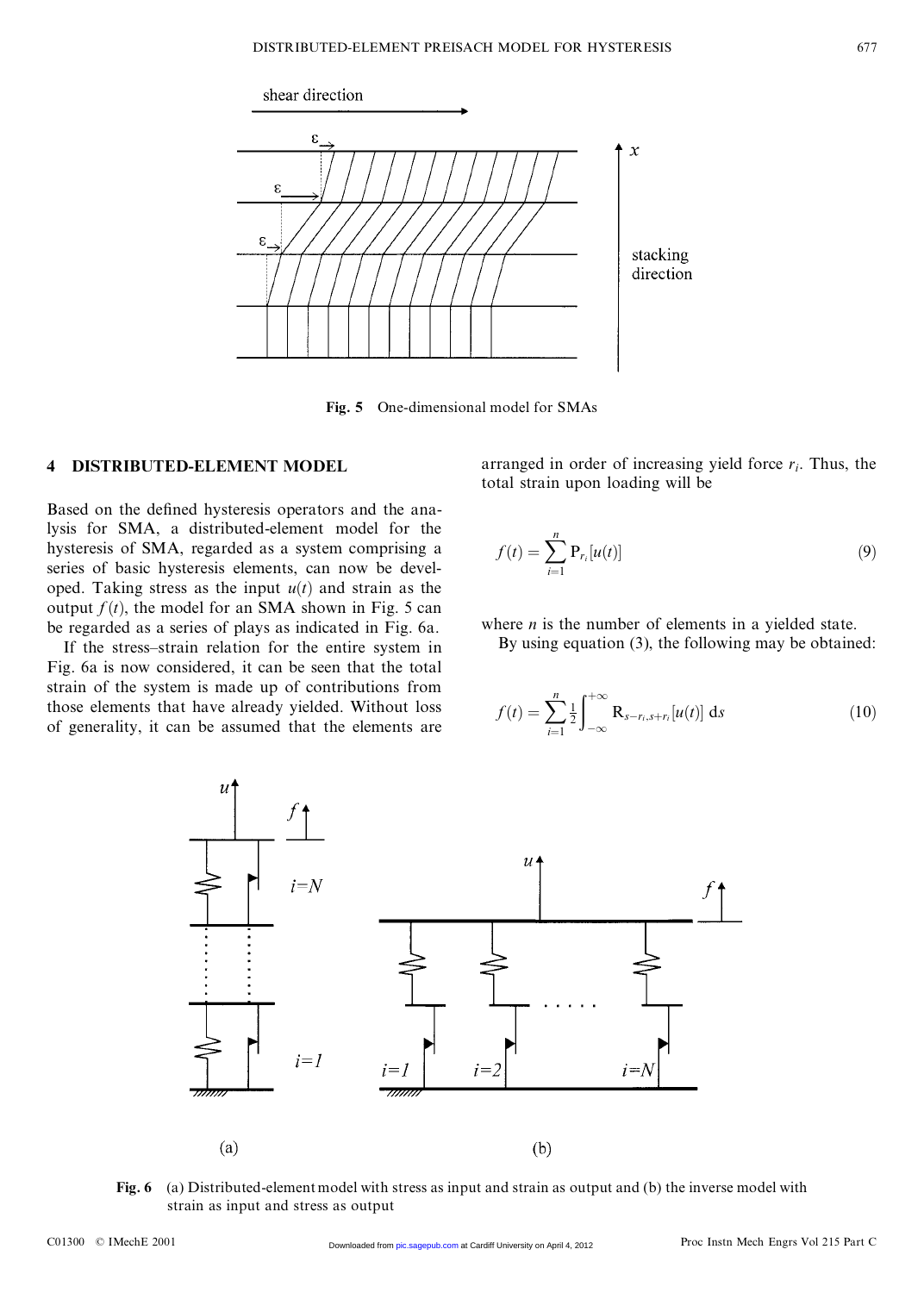If the total number of elements, *N*, becomes infinite, the set of elements, *N*, becomes infinite, the If the total number of elements,  $N$ , becomes infinite, the yield force will increase to infinity, and equation  $(10)$  then becomes If the total numl<br>yield force will<br>then becomes

$$
f(t) = \int_0^{+\infty} \frac{1}{2} dr \int_{-\infty}^{+\infty} R_{s-r,s+r}[u(t)] ds
$$
 (11)

 $Actually$  the *r* and *s* are limited values, since<br>  $A = \frac{(r+1)^2 + (r+1)^2}{r^2}$  and  $r = (r-1)^2 + (r-1)^2$  as shown in Fig. 1. To Actually the *r* and *s* are limited values, since  $s = (\alpha + \beta)/2$  and  $r = (\alpha - \beta)/2$  as shown in Fig. 1. To aid understanding and identification of relays, equation (11) can be rewritten in terms of  $\alpha$  and  $\beta$ . Actually the r and s are limited values, since  $s = (\alpha + \beta)/2$  and  $r = (\alpha - \beta)/2$  as shown in Fig. 1. To aid understanding and identification of relays, equation (11) can be rewritten in terms of  $\alpha$  and  $\beta$ .  $s = (\alpha + \beta)/2$  and  $r = (\alpha - \beta)/2$  as shown in<br>aid understanding and identification of relay<br>(11) can be rewritten in terms of  $\alpha$  and  $\beta$ : *(11)* can be rewritten in terms of  $\alpha$  and  $\beta$ :

1) can be rewritten in terms of 
$$
\alpha
$$
 and  $\beta$ :  
\n
$$
f(t) = \hat{\Gamma}[u(t)] = \iint_{\alpha \ge \beta} \mu(\alpha, \beta) R_{\alpha\beta}[u(t)] d\alpha d\beta \qquad (12)
$$

Equation (12) for hysteresis defines the Preisach model. Equation (12) for hysteresis defines the Preisach model.<br>Here  $\hat{\Gamma}$  is used for the concise notation of the Preisach<br>hysteresis operator which is defined by the integral in Equation (12) for hysteresis defines the Preisach model.<br>Here  $\hat{\Gamma}$  is used for the concise notation of the Preisach<br>hysteresis operator which is defined by the integral in<br>equation (12) and  $\mu(\alpha, \beta)$  is a weight funct hysteresis operator which is defined by the integral in equation (12) and  $\mu(\alpha, \beta)$  is a weight function with a support area  $\alpha \ge \beta$ . Since  $\alpha, \beta \le M$ ) are limited values, it hysteresis operator which is defined by the integral in equation (12) and  $\mu(\alpha, \beta)$  is a weight function with a support area  $\alpha \ge \beta$ . Since  $\alpha, \beta \le M$ ) are limited values, it is assumed that  $\mu(\alpha, \beta)$  is zero for  $\alpha, \$ equation (12) and  $\mu(\alpha, \beta)$  is a weight function with a support area  $\alpha \ge \beta$ . Since  $\alpha, \beta \le M$ ) are limited values, it is assumed that  $\mu(\alpha, \beta)$  is zero for  $\alpha, \beta$  larger than M.

#### **4.1 Main properties of the model**

**4.1 Main properties of the model**<br>Now it can clearly be seen that, for modelling the hys-<br>teresis of SMAs, the Preisach model is physically based Now it can clearly be seen that, for modelling the hys-<br>teresis of SMAs, the Preisach model is physically based.<br>If all the parameters (that is  $r_1(k_0)$  of the mechanical teresis of SMAs, the Preisach model is physically based.<br>If all the parameters (that is,  $r_i$ ,  $k_i$ ) of the mechanical teresis of SMAs, the Preisach model is physically based.<br>If all the parameters (that is,  $r_i$ ,  $k_i$ ) of the mechanical<br>plays shown in Fig. 6a can be identified through input/<br>output experiments, the output  $f(t)$  can be pr If all the parameters (that is,  $r_i$ ,  $k_i$ ) of the mechanical<br>plays shown in Fig. 6a can be identified through input/<br>output experiments, the output  $f(t)$  can be predicted<br>from equation (11) Actually from equation (12) it output experiments, the output  $f(t)$  can be predicted<br>from equation (11). Actually, from equation (12) it can<br>be seen that the output of the Preisach model is the from equation  $(11)$ . Actually, from equation  $(12)$  it can

integral of function  $\mu(\alpha, \beta)$  $\mathbf{R}_{\alpha\beta}$ , and the outputs of  $\mathbf{R}_{\alpha\beta}$ <br>are 1 and -1 only. Therefore, once the weight function integral of function  $\mu(\alpha, \beta)$ R<sub> $\alpha\beta$ </sub>, and the outputs of R<sub> $\alpha\beta$ </sub> are 1 and -1 only. Therefore, once the weight function  $\mu(\alpha, \beta)$  is identified, the output of the system can be integral of function  $\mu(\alpha, \beta)$ **R**<sub> $\alpha\beta$ </sub>, and the outputs of **R**<sub> $\alpha\beta$ </sub> are 1 and -1 only. Therefore, once the weight function  $\mu(\alpha, \beta)$  is identified, the output of the system can be calculated through equation (12) are 1 and  $-1$  only. Therefore, once the weight function  $\mu(\alpha, \beta)$  is identified, the output of the system can be calculated through equation (12).

It follows that, at any instant *<sup>t</sup>*, the Preisach plane S may be divided into two areas,  $S^+$  where the relay outputs are  $+1$ , and S<sup>-</sup> where relay outputs are  $-1$ . They may be divided into two areas,  $S^+$  where the relay out-<br>puts are  $+1$ , and  $S^-$  where relay outputs are  $-1$ . They<br>are illustrated in Fig. 7 which shows the geometric<br>interpretation of the Preisach model. The two areas puts are  $+1$ , and  $S^-$  where relay outputs are  $-1$ . They<br>are illustrated in Fig. 7 which shows the geometric<br>interpretation of the Preisach model. The two areas are<br>separated by a staircase interface. The vertices of th are illustrated in Fig. 7 which shows the geometric<br>interpretation of the Preisach model. The two areas are<br>separated by a staircase interface. The vertices of the<br>staircase are determined by the previous reversal points interpretation of the Preisach model. The two areas are separated by a staircase interface. The vertices of the staircase are determined by the previous reversal points of the innuts staircase are determined by the previous reversal points of the inputs. Fraction are determined by the previous reversal points<br>the inputs.<br>At any instant of time, therefore, the integral in (12)<br>n be subdivided into two integrals over  $S^+(t)$  and

of the inputs.<br>At any instant of time, therefore, the integral in (12)<br>can be subdivided into two integrals, over  $S^+(t)$  and<br> $S^-(t)$  respectively: At any instant of<br>can be subdivided i<br>S<sup>-</sup>(*t*), respectively:

$$
f(t) = \hat{\Gamma}[u(t)]
$$
  
\n
$$
= \iint_{S^+(t)} \mu(\alpha, \beta) d\alpha d\beta + \iint_{S^-(t)} \mu(\alpha, \beta) d\alpha d\beta
$$
 (13)

since

$$
\begin{aligned}\n\text{R}_{\alpha\beta}[u(t)] &= +1 \qquad \text{if } (\alpha, \beta) \in \mathbf{S}^+(t) \tag{14} \n\end{aligned}
$$

and

d  
\n
$$
\mathbf{R}_{\alpha\beta}[u(t)] = -1 \quad \text{if } (\alpha, \beta) \in \mathbf{S}^{-}(t) \tag{15}
$$
\nthe geometric interpretation explains how the output is

 $R_{\alpha\beta}[u(t)] = -1$  if  $(\alpha, \beta) \in S^{-}(t)$  (15)<br>The geometric interpretation explains how the output is<br>affected by the integration support area S which is The geometric interpretation explains how the output is affected by the integration support area S which is

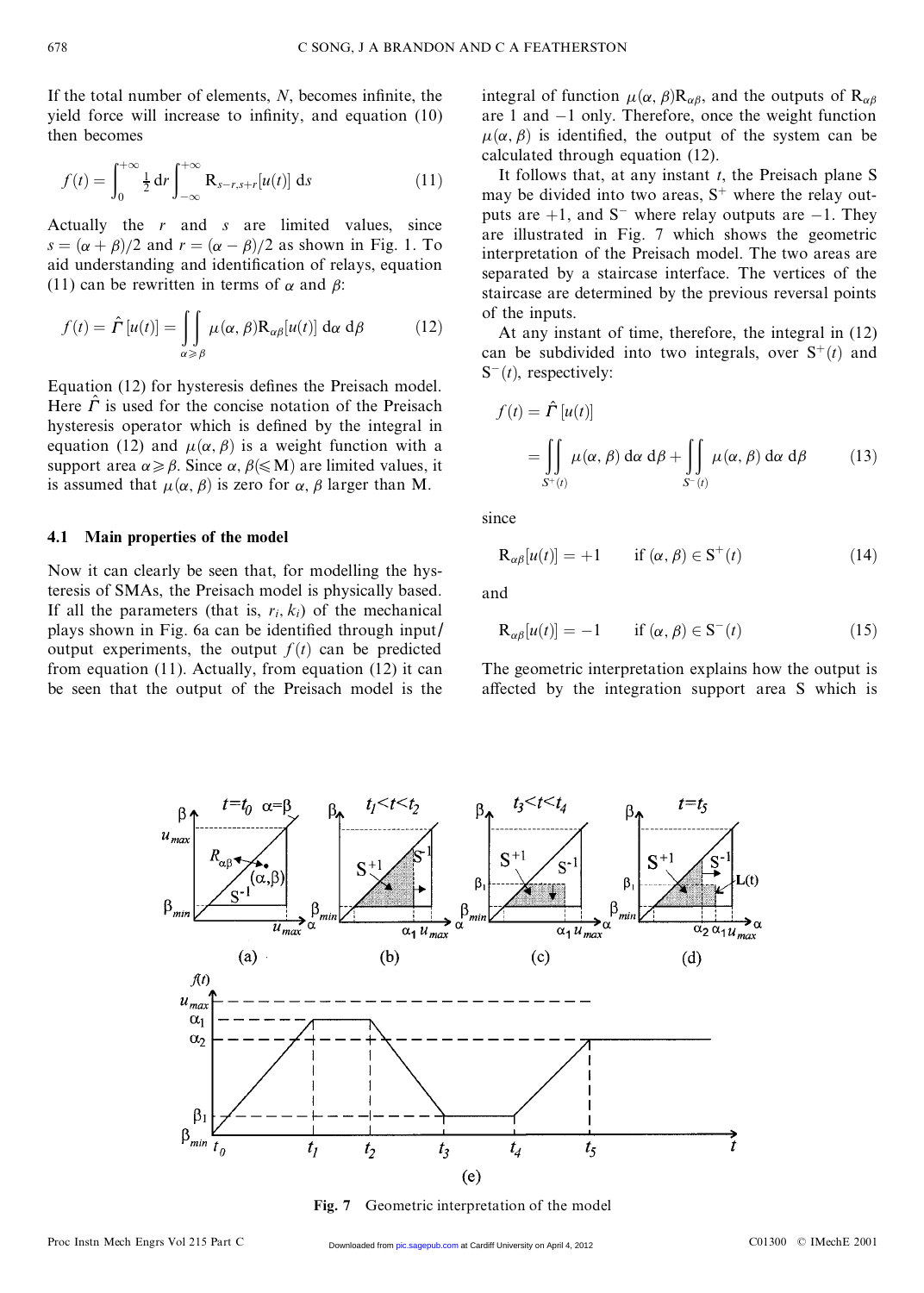changed by the input extrema. Not all the input extrema<br>are remembered by the model. The input maximum changed by the input extrema. Not all the input extrema<br>are remembered by the model. The input maximum<br>wipes out the vertices whose  $\alpha$  coordinates are below are remembered by the model. The input maximum wipes out the vertices whose  $\alpha$  coordinates are below this input, and each input minimum wipes out the verwipes out the vertices whose  $\alpha$  coordinates are below wipes out the vertices whose  $\alpha$  coordinates are below<br>this input, and each input minimum wipes out the ver-<br>tices whose  $\beta$  are above this minimum. This is called the<br>wining-out property of the model this input, and each input minimure<br>tices whose  $\beta$  are above this minimure<br>*wiping-out property* of the model.<br>As the input increases a vertical

*Wiping-out property* of the model.<br>As the input increases, a vertical line of  $\sigma(t)$  moves in *wiping-out property* of the model.<br>As the input increases, a vertical line of  $\sigma(t)$  moves in<br>the positive  $\alpha$  direction in S, changing all the relay<br>outputs to the left of the line to the +1 state. As the As the input increases, a vertical line of  $\sigma(t)$  moves in<br>the positive  $\alpha$  direction in S, changing all the relay<br>outputs to the left of the line to the +1 state. As the<br>input decreases a horizontal line moves in the ne outputs to the left of the line to the  $+1$  state. As the input decreases, a horizontal line moves in the negative  $\beta$  direction in S, changing all the relay outputs above the line to the  $-1$  state.  $\beta$  direction in S, changing all the relay outputs above the

At the starting point  $t = 0$ , the input  $u(t)$  is at miniline to the -1 state.<br>At the starting point  $t = 0$ , the input  $u(t)$  is at mini-<br>mum  $\beta_{\text{min}}$  and all the relay outputs are in -1 (Fig. 7a).<br>As the input increases to  $\alpha$ , at  $t_1$ , a vertical line moves to At the starting point  $t = 0$ , the input  $u(t)$  is at mini-<br>mum  $\beta_{\text{min}}$  and all the relay outputs are in  $-1$  (Fig. 7a).<br>As the input increases to  $\alpha_1$  at  $t_1$ , a vertical line moves to  $\alpha_1$  from  $\beta_{\text{min}}$ , and the As the input increases to  $\alpha_1$  at  $t_1$ , a vertical line moves to  $\alpha_1$  from  $\beta_{\text{min}}$ , and the outputs of the relays on the left side of the line switch to +1 (Fig. 7b). From  $t_2$  to  $t_3$ , the input is lowered to  $\beta_1$ , and a horizontal line sweeps down to  $\beta_1$ , changing some of the relay outputs back to side of the line switch to +1 (Fig. 7b). From  $t_2$  to  $t_3$ , the<br>input is lowered to  $\beta_1$ , and a horizontal line sweeps<br>down to  $\beta_1$ , changing some of the relay outputs back to<br>-1 (Fig. 7c). When the input is increas , down to  $\beta_1$ , changing some of the relay outputs back to  $-1$  (Fig. 7c). When the input is increased again to  $\alpha_2$ , some relays are changed to  $+1$  (Fig. 7d). The output  $f(t)$  at each time t is simply the integral of some relays are changed to +1 (Fig. 7d). The output  $f(t)$  at each time *t* is simply the integral of  $\mu(\alpha, \beta)$  weighted some relays are changed to +1 (Fig. 7d). The output  $f(t)$  at each time t is simply the integral of  $\mu(\alpha, \beta)$  weighted<br>by the corresponding relay outputs. It depends on the<br>final staircase interfaces between  $S^+$  and  $S^$ at each time t is simply the integral of  $\mu(\alpha, \beta)$  weighted<br>by the corresponding relay outputs. It depends on the<br>final staircase interfaces between S<sup>+</sup> and S<sup>-</sup>. A constant<br>input  $\mu(t)$  will keen the output  $f(t)$  const final staircase interfaces between  $S^+$  and  $S^-$ . A constant input  $u(t)$  will keep the output  $f(t)$  constant.

Another characteristic property of the Preisach model input  $u(t)$  will keep the output  $f(t)$  constant.<br>Another characteristic property of the Preisach model<br>is called the *congruency property*. If the input varies<br>within the same range from Eig 7 it can be seen that the Another characteristic property of the Preisach model<br>is called the *congruency property*. If the input varies<br>within the same range, from Fig. 7 it can be seen that the<br>final link of the staircase interfaces will move ide within the same range, from Fig. 7 it can be seen that the final link of the staircase interfaces will move identically within the same triangles. If the input goes monotonically from  $u_1$  to  $u_2$  and then back to  $u_1$ , the change<br>in the relay output is the same irrespective of the initial<br>conditions. The only effect of the initial condition is to in the relay output is the same irrespective of the initial in the relay output is the same irrespective of the initial conditions. The only effect of the initial condition is to produce a shift in the output. These two properties constitute the necessary and sufficient conditions conditions. The only effect of the initial condition is to produce a shift in the output. These two properties constitute the necessary and sufficient conditions for a non-linear hysteresis to be represented by the Prejaac produce a shift in the output. These two properties<br>constitute the necessary and sufficient conditions for a<br>non-linear hysteresis to be represented by the Preisach<br>model for a set of piecewise monotonic inputs [5] constitute the necessary and sufficient conditions for non-linear hysteresis to be represented by the Preis model for a set of piecewise monotonic inputs [**5**].

#### **4.2** Identification of  $\mu(\alpha, \beta)$

The weight function  $\mu(\alpha, \beta)$  can be identified from a set

<sup>1</sup><br>
"first order" is used to emphasize the fact that each of<br>
these curves is formed from the first reversal of input "first order" is used to emphasize the fact that each of these curves is formed from the first reversal of input.<br>Figure 8 shows the use of first-order reversal curves for these curves is formed from the first reversal of input.<br>Figure 8 shows the use of first-order reversal curves for<br>identification of the weight function  $\mu(\alpha, \beta)$ . From the Figure 8 shows the use of first-order reversal curves for Figure 8 shows the use of first-order reversal curves for identification of the weight function  $\mu(\alpha, \beta)$ . From the geometric interpretation it is clear that  $f_{\alpha}$  and  $f_{\alpha\beta}$  can be written as identification<br>geometric int<br>written as

$$
f_{\alpha} = \iint\limits_{S^{+}+T} \mu(\alpha, \beta) \, da \, db + \iint\limits_{S^{-}} \mu(\alpha, \beta) \, da \, db \tag{16}
$$

$$
s^{+}+T
$$
  

$$
f_{\alpha\beta} = \iint_{S^{+}} \mu(\alpha, \beta) da db + \iint_{S^{-}+T} \mu(\alpha, \beta) da db
$$
 (17)

 $s^{+}$   $s^{-}+T$ <br>Now it is possible to define the function

ow it is possible to define the function  
\n
$$
F(\alpha, \beta) \equiv \frac{1}{2} (f_{\alpha} - f_{\alpha\beta})
$$
\n(18)

From equations (16) to (18) it can be established that

$$
F(\alpha, \beta) = \iint_{\alpha \ge a \ge b \ge \beta} \mu(a, b) \, da \, db
$$

$$
= \int_{\beta}^{\alpha} da \int_{\beta}^{a} \mu(a, b) \, db \tag{19}
$$

 $J_{\beta}$   $J_{\beta}$ <br>Differentiating equation (19) twice yields

interentiating equation (19) twice yields

\n
$$
\mu(\alpha, \beta) = -\frac{\partial^2 F(\alpha, \beta)}{\partial \alpha \partial \beta}
$$
\n(20)

The weight function  $\mu(\alpha, \beta)$  can be identified from a set envelope) using a limited set of first-order experimental of experimental first-order transition curves. The term data.  $\frac{\partial \alpha}{\partial \beta}$ <br>Hence, the weight function  $\mu(\alpha, \beta)$  can be calculated<br>from  $F(\alpha, \beta)$  which in turn can be obtained from the set Hence, the weight function  $\mu(\alpha, \beta)$  can be calculated<br>from  $F(\alpha, \beta)$ , which in turn can be obtained from the set<br>of experimental first order transition curves. This makes from  $F(\alpha, \beta)$ , which in turn can be obtained from the set of experimental first-order transition curves. This makes from  $F(\alpha, \beta)$ , which in turn can be obtained from the set<br>of experimental first-order transition curves. This makes<br>the Preisach model particularly attractive. It not only<br>reproduces the local memory features of partial of experimental first-order transition curves. This makes<br>the Preisach model particularly attractive. It not only<br>reproduces the local memory features of partial hyster-<br>esis loops but also is able to predict the higher-or the Preisach model particularly attractive. It not only<br>reproduces the local memory features of partial hyster-<br>esis loops but also is able to predict the higher-order<br>transition curves (i.e. with multiple loops within the reproduces the local memory features of partial hyster-<br>esis loops but also is able to predict the higher-order<br>transition curves (i.e with multiple loops within the<br>envelope) using a limited set of first-order experimenta transition curves (i.e with multiple loops within the data.

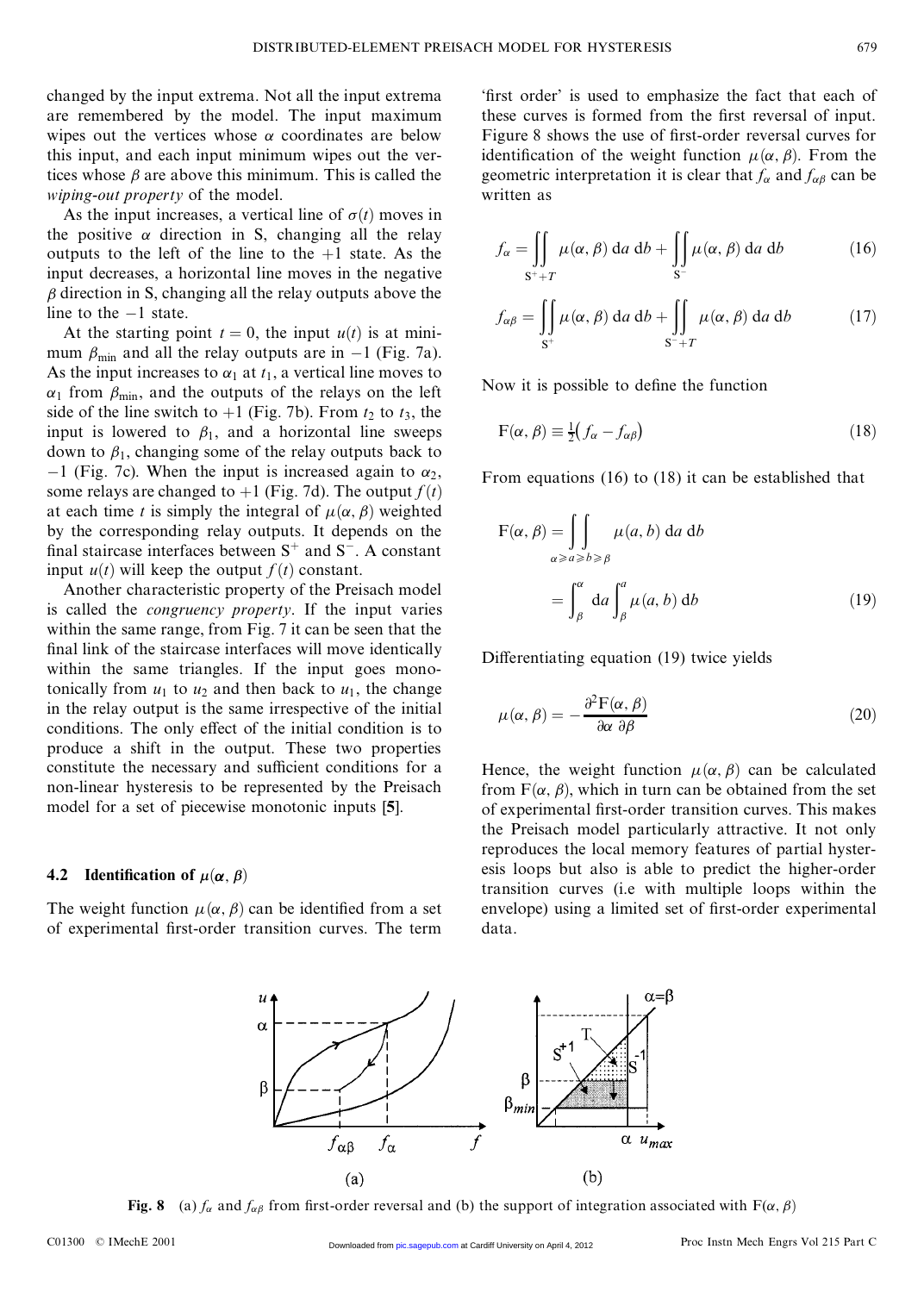#### **4.3 Numerical simulation**

The Preisach model can be numerically implemented by The Preisach model can be numerically implemented by using equation (12) for the computation of output  $u(t)$  and equation (20) for the identification of the weight The Preisach model can be numerically implemented by<br>using equation (12) for the computation of output  $u(t)$ <br>and equation (20) for the identification of the weight<br>function  $u(\alpha, \beta)$ . However, the use of this approach and equation (20) for the identification of the weight function  $\mu(\alpha, \beta)$ . However, the use of this approach creates two difficulties: function  $\mu(\alpha, \beta)$ . However, the use of this approach

- 1. It requires the numerical evaluation of the double integral in equation (12), which is time consuming. 2. It requires the numerical evaluation of the double<br>integral in equation  $(12)$ , which is time consuming.<br>2. The identification of the weight function requires<br>differentiation of experimental data which may
- integral in equation (12), which is time consuming.<br>The identification of the weight function requires<br>differentiation of experimental data, which may<br>strongly amplify noise differentiation of experimental data, which may strongly amplify noise.

Strongly amplify noise.<br>However, another approach can be developed for the<br>numerical implementation of the Preisach model Exercisely amplies the developed for<br>
However, another approach can be developed for<br>
numerical implementation of the Preisach model.<br>
For an input history a set of dominant maxima

numerical implementation of the Preisach model.<br>For an input history, a set of dominant maxima and numerical implementation of the Preisach model.<br>For an input history, a set of dominant maxima and<br>minima can be determined. The relay outputs are then<br>determined by the support area S. It is easy to see that For an input history, a set of dominant maxima and<br>minima can be determined. The relay outputs are then<br>determined by the support area S. It is easy to see that<br>the output of the Preisach model can be expressed as determined by the support area S. It is easy to see that the output of the Preisach model can be expressed as follows:

For an ascending branch

$$
f(t) = f_{\min} + \sum_{i=1}^{n(t)-1} (f_{\alpha_i \beta_i} - f_{\alpha_i \beta_{i-1}})
$$

$$
+ (f_{u(t)} - f_{u(t)\beta_{N-1}})
$$
(21)

For a descending branch

$$
f(t) = f_{\min} + \sum_{i=1}^{n(t)-1} (f_{\alpha_i \beta_i} - f_{\alpha_i \beta_{i-1}})
$$

$$
+ (f_{\alpha_N u(t)} - f_{\alpha_N \beta_{N-1}})
$$
(22)

where  $f_{\text{min}}$  is the output corresponding to the starting where  $f_{\text{min}}$  is the output corresponding to the starting<br>point  $u_{\text{min}}$ , when all relay outputs are  $-1$ , and *N* is the<br>number of input extrema where  $f_{\text{min}}$  is the output co<br>point  $u_{\text{min}}$ , when all relay o<br>number of input extrema.<br>Equations (21) and (22) c number of input extrema.<br>Equations (21) and (22) can be used for direct calcu-

number of input extrema.<br>
Equations (21) and (22) can be used for direct calculation of the output based only on  $F(\alpha, \beta)$  and not  $\mu(\alpha, \beta)$ . These expressions constitute the basis for the Equations (21) and (22) can be used for direct calculation of the output based only on  $F(\alpha, \beta)$  and not  $\mu(\alpha, \beta)$ . These expressions constitute the basis for the numerical implementation of the Preisach model  $\mu(\alpha, \beta)$ . These expressions constitute the basis for the numerical implementation of the Preisach model.<br>Detailed derivations can be found in reference [5]. This numerical implementation of the Preisach model. numerical implementation of the Preisach model.<br>Detailed derivations can be found in reference [5]. This<br>procedure avoids the important uncertainties associated<br>with a double derivative of function  $F(\alpha, \beta)$  affected by Detailed derivations can be found in reference [5]. This<br>procedure avoids the important uncertainties associated<br>with a double derivative of function  $F(\alpha, \beta)$ , affected by<br>experimental, noise, and, the time consuming dou with a double derivative of function  $F(\alpha, \beta)$ , affected by experimental noise, and the time-consuming double integral in equation (12). experimental noise, and the time-consuming double

#### **4.4 Inverse problem**

The inverse Preisach model is clearly physically repre-The inverse Preisach model is clearly physically represented (Fig. 6b) by the parallel distributed-element<br>hysteresis model With the same experimental data, the The inverse Preisach model is clearly physically represented (Fig. 6b) by the parallel distributed-element hysteresis model. With the same experimental data, the numerical inverse of the Preisach model can be easily hysteresis model. With the same experimental data, the numerical inverse of the Preisach model can be easily hysteresis model. With the same experimental data, the numerical inverse of the Preisach model can be easily derived from (21) and (22) if the first-order output  $f(t)$  curves are strictly monotonic with the input  $y(t)$ . T numerical inverse of the Preisach model can be easily<br>derived from (21) and (22) if the first-order output  $f(t)$ <br>curves are strictly monotonic with the input  $u(t)$ . This<br>has been observed to be the case for SMA hysteresis derived from (21) and (22) if the first-order output  $f(t)$  curves are strictly monotonic with the input  $u(t)$ . This has been observed to be the case for SMA hysteresis

 $b$ e  $\lambda$  references to  $\lambda$ . behaviour, where strain in  $\frac{1}{2}$  monotonically with stress.<br>Reviewing equations (18)

behaviour, where strain in the first-order curves varies<br>monotonically with stress.<br>Reviewing equations (18) and (19), given  $z = F(\alpha, \beta)$ ,<br> $\alpha = G_{\alpha}(z, \beta)$  can be defined as the inverse of  $F(\alpha, \beta)$  with<br> $\beta$  fixed or  $\beta = G$ Reviewing equations (18) and (19), given  $z = F(\alpha, \beta)$ ,<br>  $\alpha = G_{\alpha}(z, \beta)$  can be defined as the inverse of  $F(\alpha, \beta)$  with<br>  $\beta$  fixed, or  $\beta = G_{\beta}(\alpha, z)$  as the inverse with  $\alpha$  fixed.<br>
Applying this to (21) and (22) the *u*  $\beta$  fixed, or  $\beta = G_{\beta}(\alpha, z)$  as the inverse with  $\alpha$  fixed. Applying this to  $(21)$  and  $(22)$ , the  $u(t)$  required to produce a desired output  $f(t)$  is obtained:

For an ascending branch  
\n
$$
u(t) = G_{\alpha} \left( \left[ \frac{f(t) - f_{\min}}{2} - P_n \right], m_{n-1} \right)
$$
\nFor a descending branch\n
$$
u(t) = \left[ \frac{f(t)}{2} - P_n \right], m_{n-1} \tag{23}
$$

or a descending branch  
\n
$$
u(t) = G_{\beta}\left(M_n, \left[\frac{-f(t) + f_{\min}}{2} + P_n + F(M_n, m_{n-1})\right]\right)
$$
\n(24)

where

Here  

$$
P_n = \sum_{k=1}^{n(t)-1} [F(M_k, m_{k-1}) - F(M_k, m_k)]
$$

#### **5 EXAMPLES OF SMA**

S EXAMPLES OF SMA<br>Based on the previous analysis, experiments have been<br>carried out on Nitinol shape memory material to allow Based on the previous analysis, experiments have been<br>carried out on Nitinol shape memory material to allow<br>the modelling of the pseudoelasticity hysteresis Based on the previous analysis, experiments have been<br>carried out on Nitinol shape memory material to allow<br>the modelling of the pseudoelasticity hysteresis.<br>Through the explicit equations (18) (21) and (22) the carried out on Nitinol shape memory material to allow<br>the modelling of the pseudoelasticity hysteresis.<br>Through the explicit equations (18), (21) and (22), the<br>weight function  $u(\alpha, \beta)$  has been identified. The experi-Through the explicit equations  $(18)$ ,  $(21)$  and  $(22)$ , the weight function  $\mu(\alpha, \beta)$  has been identified. The experiments have been compared with the model prediction within the SMA two-phase regions. ments have been compared with the model prediction ents have been compared with the model prediction<br>thin the SMA two-phase regions.<br>The test sample considered in this paper was an SMA<br>tinol wire of 0.83mm diameter and 200mm length

within the SMA two-phase regions.<br>The test sample considered in this paper was an SMA<br>Nitinol wire of 0.83 mm diameter and 200 mm length.<br>Testing was limited to tension because the wires can Nitinol wire of 0.83 mm diameter and 200 mm length.<br>Testing was limited to tension because the wires can Nitinol wire of 0.83 mm diameter and 200 mm length.<br>Testing was limited to tension because the wires can<br>only practically be tested in tension, so the relay output<br>of elementary operators can be assumed only to take the Testing was limited to tension because the wires can<br>only practically be tested in tension, so the relay output<br>of elementary operators can be assumed only to take the<br>values 0 and  $\pm 1$ ; the principle for the model calc only practically be tested in tension, so the relay output<br>of elementary operators can be assumed only to take the<br>values 0 and  $+1$ ; the principle for the model calculation<br>was the same as that used previously [22]. All of elementary operators can be assumed only to take the values  $0$  and  $+1$ ; the principle for the model calculation was the same as that used previously [22]. All of the tests were carried out at room temperature was the same as that used previously [22]. All of the tests were carried out at room temperature. In the same as that used previously [22]. All of the tests<br>Figure 9 shows part of the collection of experimental<br>st-order reversal curves used to compute the weight

were carried out at room temperature.<br>
Figure 9 shows part of the collection of experimental<br>
first-order reversal curves used to compute the weight<br>
function  $\mu(\alpha, \beta)$  for the Prejaach model. The first-order Figure 9 shows part of the collection of experimental<br>first-order reversal curves used to compute the weight<br>function  $\mu(\alpha, \beta)$  for the Preisach model. The first-order<br>transition curves are attached to the limiting ascen first-order reversal curves used to compute the weight<br>function  $\mu(\alpha, \beta)$  for the Preisach model. The first-order<br>transition curves are attached to the limiting ascending<br>branch. Each of these curves was obtained by incr function  $\mu(\alpha, \beta)$  for the Preisach model. The first-order<br>transition curves are attached to the limiting ascending<br>branch. Each of these curves was obtained by increasing<br>the input monotonically to a certain value from transition curves are attached to the limiting ascending<br>branch. Each of these curves was obtained by increasing<br>the input monotonically to a certain value from zero and<br>decreasing it to zero again. By using the experiment branch. Each of these curves was obtained by increasing<br>the input monotonically to a certain value from zero and<br>decreasing it to zero again. By using the experimental<br>data shown in Fig. 9, values of  $F(\alpha, \beta)$  on an evenl the input monotonically to a certain value from zero and<br>decreasing it to zero again. By using the experimental<br>data shown in Fig. 9, values of  $F(\alpha, \beta)$  on an evenly<br>spaced grid of 36 $\alpha$  and 2338 values have been obtain decreasing it to zero again. By using the experimental<br>data shown in Fig. 9, values of  $F(\alpha, \beta)$  on an evenly<br>spaced grid of 36 $\alpha$  and 233 $\beta$  values have been obtained<br>from numerical internalation between these curves. data shown in Fig. 9, values of  $F(\alpha, \beta)$  on an evenly<br>spaced grid of  $36\alpha$  and  $233\beta$  values have been obtained<br>from numerical interpolation between these curves. A<br>cubic spline interpolation algorithm on the evenly from numerical interpolation between these curves. A cubic spline interpolation algorithm on the evenly spaced grid enabled computation of  $F(\alpha, \beta)$  at any point cubic spline interpolation algorithm on the evenly<br>spaced grid enabled computation of  $F(\alpha, \beta)$  at any point  $\alpha, \beta$  within the grid using programs written in Matlab<br>[23]. Figure 9, also shows that the first-order reversa spaced grid enabled computation of  $F(\alpha, \beta)$  at any point  $\alpha, \beta$  within the grid using programs written in Matlab [23]. Figure 9 also shows that the first-order reversal curves reproduced the experimental results [23]. Figure 9 also shows that the first-order reversal curves reproduced the experimental results.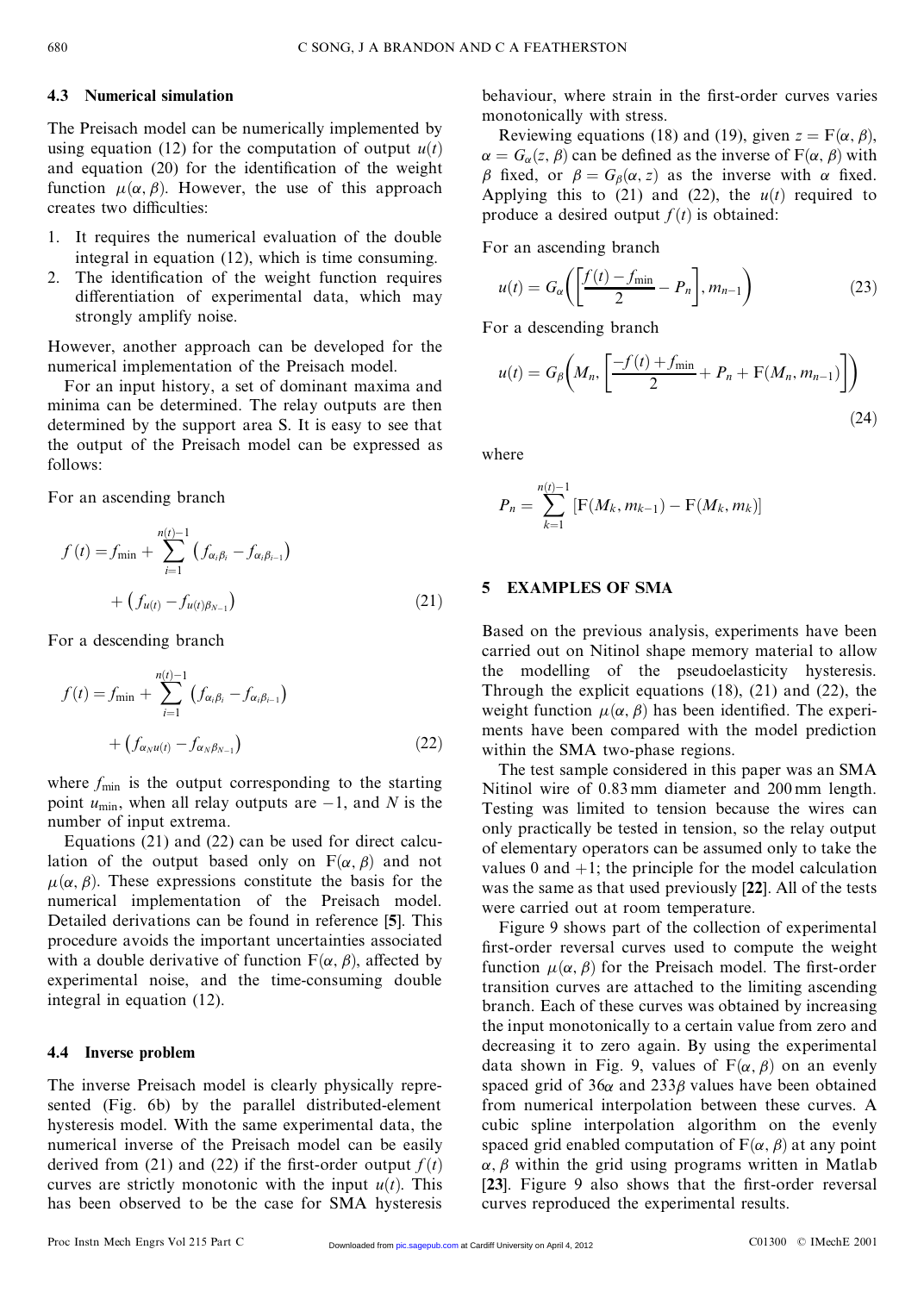

Based on the identified weight function  $\mu(\alpha, \beta)$ , a simulation model was constructed by using Matlab/ Based on the identified weight function  $\mu(\alpha, \beta)$ , a simulation model was constructed by using Matlab/<br>Simulink. Only simple hysteresis relays were constructed<br>in parallel which establishes the effectiveness of the simulation model was constructed by using Matlab/<br>Simulink. Only simple hysteresis relays were constructed<br>in parallel, which establishes the effectiveness of the<br>Preisach model as a mathematical model for memory Simulink. Only simple hysteresis relays were constructed<br>in parallel, which establishes the effectiveness of the<br>Preisach model as a mathematical model for memory.<br>Figure 10 illustrates the weight function identified parallel, which establishes the effectiveness of the<br>eisach model as a mathematical model for memory.<br>Figure 10 illustrates the weight function identified<br>on the first-order reversal curves. It is clear that the

Figure 10 illustrates the weight function identified from the first-order reversal curves. It is clear that the Figure 10 illustrates the weight function identified<br>from the first-order reversal curves. It is clear that the<br>density of the weight function grid is different at dif-<br>ferent positions. Figure 11 is an example of the high from the first-order reversal curves. It is clear that the density of the weight function grid is different at different positions. Figure 11 is an example of the high-order transition curves predicted by the model Minor density of the weight function grid is different at different positions. Figure 11 is an example of the high-<br>order transition curves predicted by the model. Minor<br>loops  $4-5-6$  and  $7-8-9$  lie in the autensite/martensite ferent positions. Figure 11 is an example of the high-<br>order transition curves predicted by the model. Minor<br>loops 4-5-6 and 7-8-9 lie in the autensite/martensite<br>two-phase region where the wining-out property can be order transition curves predicted by the model. Minor<br>loops 4–5–6 and 7–8–9 lie in the autensite/martensite<br>two-phase region, where the wiping-out property can be<br>seen clearly. The accuracy of the model can be affected loops 4–5–6 and 7–8–9 lie in the autensite/martensite<br>two-phase region, where the wiping-out property can be<br>seen clearly. The accuracy of the model can be affected<br>by the density of the weight function and the different seen clearly. The accuracy of the model can be affected<br>by the density of the weight function and the different seen clearly. The accuracy of the model can be affected<br>by the density of the weight function and the different<br>dissipation mechanisms between the forward and<br>reverse phase transformation. The high-order internal by the density of the weight function and the different<br>dissipation mechanisms between the forward and<br>reverse phase transformation. The high-order internal<br>curves are dependent on all the previous external curves reverse phase transformation. The high-order internal curves are dependent on all the previous external curves<br>through the return points, so errors will accumulate in<br>the later internal curves, and therefore the error may be through the return points, so errors will accumulate in through the return points, so errors will accumulate in<br>the later internal curves, and therefore the error may be<br>larger in the internal minor loop  $7-8-9$  than in minor<br>loop  $4-5-6$ the later inter<br>larger in the<br>loop 4–5–6.





Internal hysteresis loop: compa<br>ment and model prediction

#### **6 CONCLUSIONS**

6 CONCLUSIONS<br>A distributed-element hysteresis model has been devel-<br>oned This model is based on an approach that views the A distributed-element hysteresis model has been devel-<br>oped. This model is based on an approach that views the<br>systems as consisting of a series of elementary hysteresis oped. This model is based on an approach that views the systems as consisting of a series of elementary hysteresis oped. This model is based on an approach that views the<br>systems as consisting of a series of elementary hysteresis<br>elements. As such, the model is consistent with the<br>physical system systems as consistiel<br>elements. As such<br>physical system.<br>Efficient and c expected is consistent with the ysical system.<br>Efficient and convenient equations based on the<br>eisach model have been obtained for the modelling of

physical system.<br>
Efficient and convenient equations based on the<br>
Preisach model have been obtained for the modelling of<br>
the input-output hysteresis behaviour Simple identifi-Preisach model have been obtained for the modelling of the input-output hysteresis behaviour. Simple identifi-Preisach model have been obtained for the modelling of<br>the input-output hysteresis behaviour. Simple identifi-<br>cation and numerical implementation algorithms have<br>been used to predict the response of the complex hysthe input-output hysteresis behaviour. Simple identification and numerical implementation algorithms have<br>been used to predict the response of the complex hys-<br>teresis system, based only on the first-order reversal cation and numerical implementation algorithms have<br>been used to predict the response of the complex hys-<br>teresis system, based only on the first-order reversal<br>transition curves. The present distributed-element model been used to predict the response of the complex hysteresis system, based only on the first-order reversal transition curves. The present distributed-element model has been used for the analysis of hysteresis in SMA transition curves. The present distributed-element model<br>has been used for the analysis of hysteresis in SMA transition curves. The present distributed-element model<br>has been used for the analysis of hysteresis in SMA<br>NiTi. The stress-strain curves followed by an NiTi wire<br>under uniaxial tension have been investigated. At room has been used for the analysis of hysteresis in SMA<br>NiTi. The stress-strain curves followed by an NiTi wire<br>under uniaxial tension have been investigated. At room<br>temperature the alloy displays pseudoelasticity through under uniaxial tension have been investigated. At room temperature the alloy displays pseudoelasticity through martensite transformation, which results in the hysteretic effect. martensite transformation, which results in the hys-

The distributed-element hysteresis model can reproduce the essential features of the NiTi SMA transformation:

- 1. Inside the two-phase region the transformation curves depend on the previous inversion points, which the system can memorize. curves depend on the previous inversion points,<br>which the system can memorize.<br>2. The memory of the previous return points is wiped-<br>out when the curve runs over the given point again
- which the system can memorize.<br>The memory of the previous return points is wiped-<br>out when the curve runs over the given point again.<br>If the input varies back-and-forth, the minor will be 2. The memory of the previous return points is wiped-<br>out when the curve runs over the given point again.<br>3. If the input varies back-and-forth, the minor will be<br>generated, and, between the same input extrema, the
- If the input varies back-and-forth, the minor will be congruent minor loops can be generated.

The distributed-element Preisach model has been used congruent minor loops can be generated.<br>The distributed-element Preisach model has been used<br>satisfactorily to predict the hysteresis effect of SMAs.<br>The higher-order transition curves are produced by The distributed-element Preisach model has been used<br>satisfactorily to predict the hysteresis effect of SMAs.<br>The higher-order transition curves are produced by<br>using only first-order experimental data. In addition The higher-order transition curves are produced by using only first-order experimental data. In addition, since the model has a compact numerical form, it might find more applications for modelling other hysteresis since the model has a compact numerical form, it might materials.